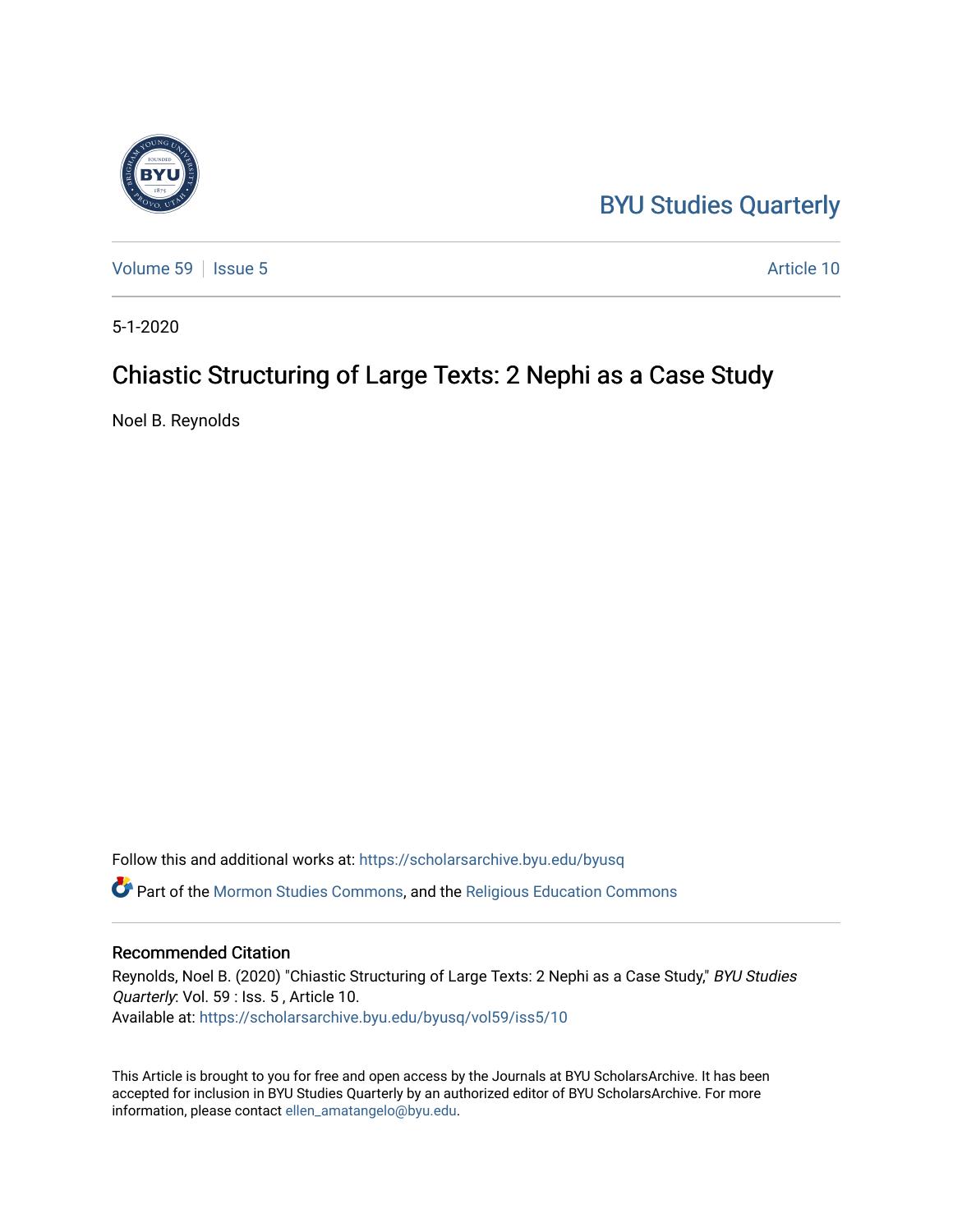# **Chiastic Structuring of Large Texts 2 Nephi as a Case Study**

*Noel B. Reynolds*

In 1967, John W. Welch was serving as a missionary in Germany and noticed a scholar's explanation of chiasmus as a rhetorical structure noticed a scholar's explanation of chiasmus as a rhetorical structure that recurs in various parts of the Bible. While the penchant for parallelism that characterized Old Testament writers was widely recognized by that time, the discovery that reverse parallelism was also commonly used by New Testament writers was relatively recent and not yet widely accepted. Welch was no ordinary missionary in terms of his scholarly and scriptural preparation, and he immediately saw the possibility that Nephi and his successors may have been familiar with that rhetorical pattern and may have used it in the writings that we know as the Book of Mormon. He went to work immediately and found numerous clear and impressive examples of chiastic structures in the Book of Mormon text. These discoveries fueled Welch's 1970 BYU master's thesis and a long list of subsequent publications that presented additional discoveries and further refinements in his understanding of the phenomenon, addressed both to Book of Mormon readers and to Bible scholars generally.<sup>1</sup>

## **Rhetorical Criticism in Biblical Studies**

About three centuries ago, a few European scholars—sometimes without any awareness of the parallel efforts of others—began to notice rhetorical structures featuring repetition and parallelism in the books of the Hebrew Bible. By the nineteenth century, a few had also begun to notice reverse parallelisms (chiasms) as well.<sup>2</sup> Initially, it was short chiasms where the key terms were close together, as in poetry. But gradually

*BYU Studies Quarterly 59, supplement (2020)* 177 Published by BYU ScholarsArchive, 2020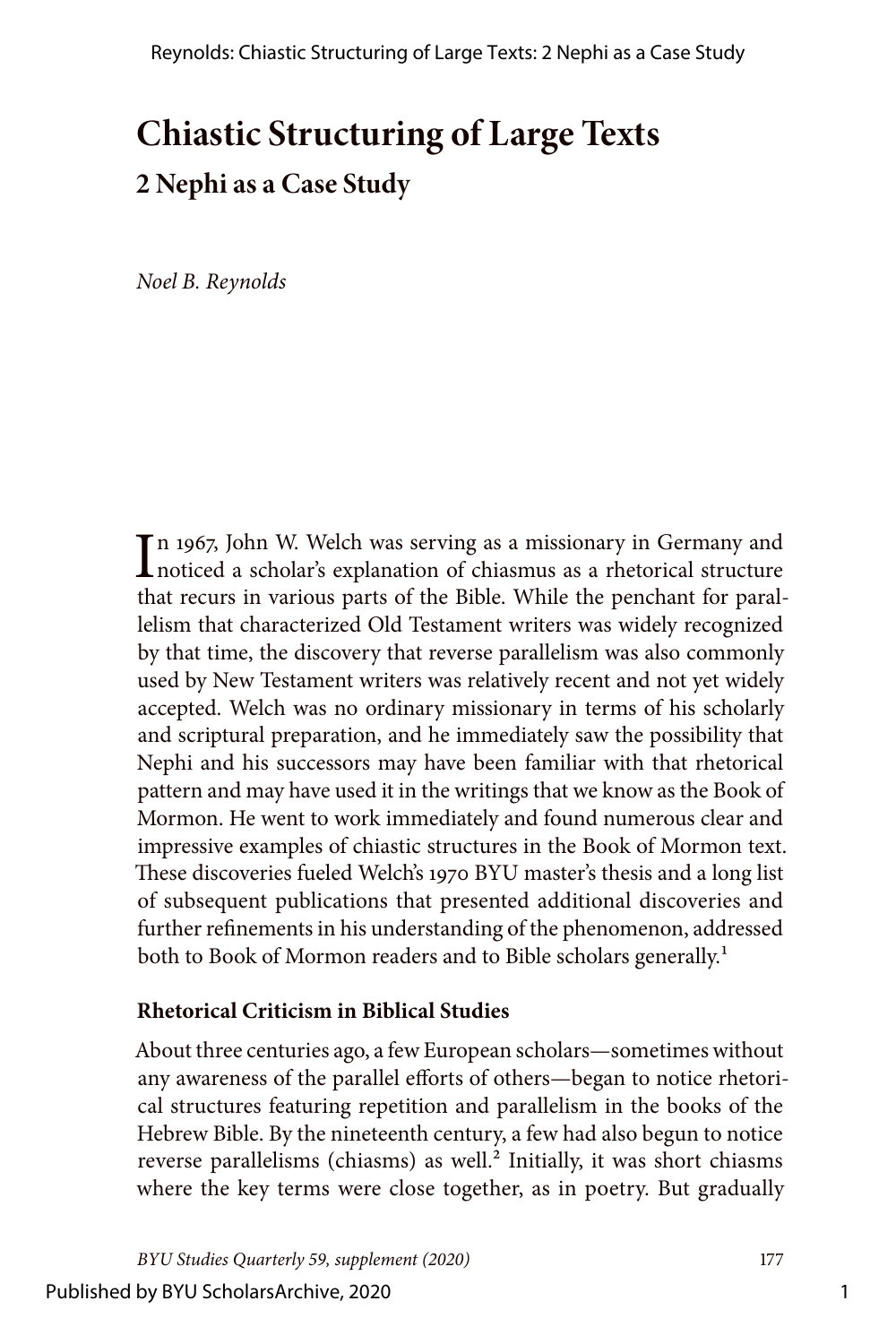chiasmus, like parallelism generally, was recognized as an organizational principle that could be used for larger texts—and even for entire books of prose. As a result of this growing body of rhetorical studies and reinterpretations of the books of the Old Testament, it is now widely recognized by biblical scholars that in the eighth and seventh centuries BCE, Hebrew writers shared a highly developed set of rhetorical principles and techniques which distinguish their work dramatically from the ancient rhetorical traditions of Greece and Rome.<sup>3</sup>

These discoveries constitute a powerful step forward in our ability to understand Hebrew writing strategies and the messages their works promote. In this paper, I will apply the basic principles of Hebrew rhetoric, as it has been promulgated by Bible scholars in recent decades, to a new analysis of 2 Nephi. In so doing, I will rely principally on the discovery that when longer texts are organized chiastically, the ordered elements of that concentrically structured text will consist of subordinate units of text that will themselves be delimited and organized according to some rhetorical principle—and will not necessarily be best understood through a listing of all the repeated words, phrases, or topics that may occur in a chiastic order. In fact, these subordinate units may contain their own subordinate units—thus illustrating the principle of subordinating levels of rhetorical structure in Hebrew writing that some analysts have found extending to as many as eight levels when they include grammatical and philological parallels.<sup>4</sup>

Strong confirmation for this insight about rhetorical levels comes from J. P. Fokkelman in his study of narrative patterns in the Hebrew Bible. While he sees the single story as "the first level at which a text may largely be understood as an entity in itself," he sees it fitting into higher levels of narrative organization all the way up to the book or even macro-plots that include multiple books and being composed in turn of lower levels of text down to the sentence and even to words and sounds. Reflecting on the universality of this type of organization in the Bible, he concludes that "the Hebrew storytellers must have received excellent literary training, as time and again they demonstrate a strong preconception of form, and consummate mastery of it at all these levels."5

Roland Meynet emphasized the importance of looking for rhetorical organization of longer texts and specifically at the level of an entire book:

In order to step up in the organization of the book, one can say that the most specific contribution of rhetorical analysis is the bringing to light of textual units composed of several pericopes, which I call sequences. Let me add that rhetorical analysis . . . does not seek to solely identify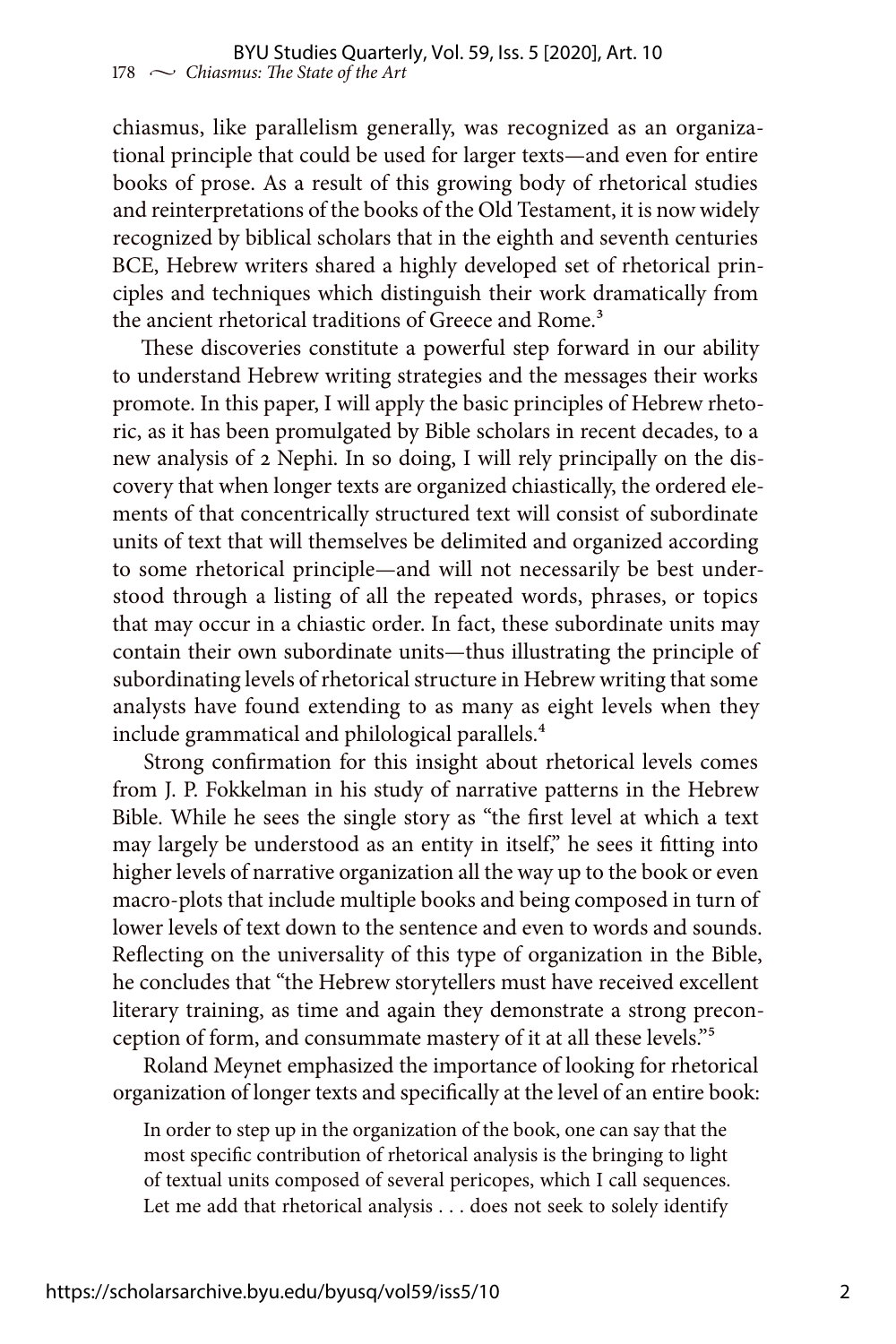or extract a sequence or another from the book, but to see how the whole of the book is organized in sequences which cover the entirety of the text. The sequences are then organized in sections and the whole of the sections form the book.<sup>6</sup>

Rhetorical analysis does not expect to find the mathematical precision between parallel elements of long texts that is often demonstrated in short segments of poetry. Rather, the analyst looks for the ways that the author might reasonably have expected readers to see connections and parallels between the sequences or pericopes that constitute the larger text.

Nils Lund almost single-handedly launched the renewed interest in scholarly study of biblical chiasmus that grew so rapidly in the second half of the twentieth century. His 1942 publication of *Chiasmus in the New Testament* established beyond question the extensive role that this rhetorical form had played in the writing of both testaments of the Bible.<sup>7</sup> But it was left to the rhetorical criticism that emerged later to show how chiasmus fit in as one significant part of a much larger tool chest of Semitic rhetorical patterns that were developed in the eighth and seventh centuries and that were used extensively in most biblical writings from that period. The prominent leader of the form-criticism movement, James Muilenburg, took the occasion of his presidential address at the 1968 meeting of the Society for Biblical Literature to announce that the form-critical approach had reached its limits and to urge scholars to engage the new and broader approach of rhetorical criticism:

What I am interested in, above all, is in understanding the nature of Hebrew literary composition, in exhibiting the structural patterns that are employed for the fashioning of a literary unit, whether in poetry or in prose, and in discerning the many and various devices by which the predications are formulated and ordered into a unified whole. Such an enterprise I should describe as rhetoric and the methodology as rhetorical criticism.8

Jack Lundbom led and chronicled the subsequent rise of rhetorical criticism among American biblical scholars, while Roland Meynet has performed a similar role for the parallel, though largely independent, continental movement.<sup>9</sup>

The growing understanding of and appreciation for Hebrew rhetoric of the seventh century BCE suggests strongly that we should look at the writings of Nephi, who was born and educated in seventh-century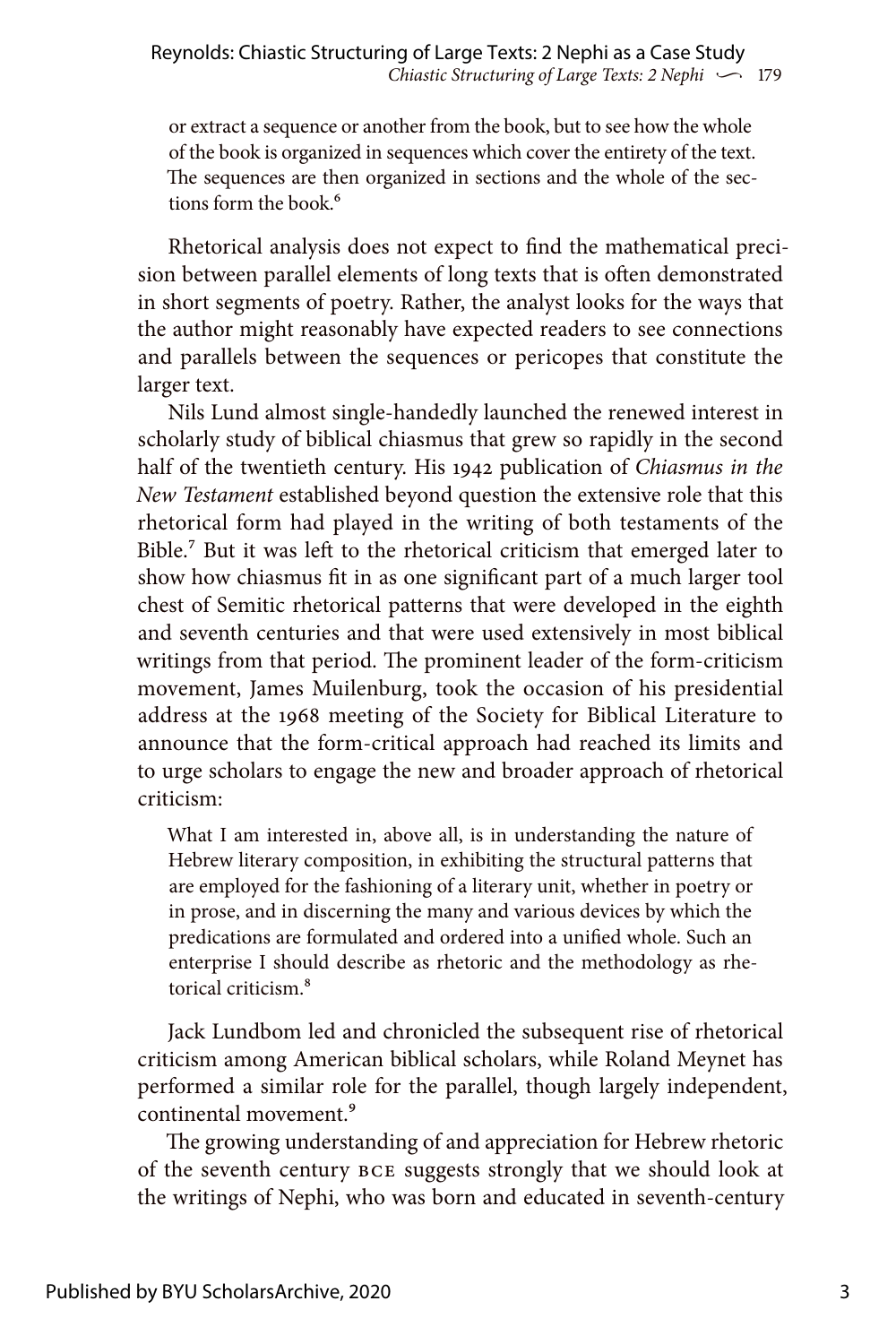Jerusalem, and who opens his narrative telling us that "I was taught somewhat in all the learning of my father" (1 Nephi 1:1), to see if the insights of rhetorical criticism might provide us with new insights for Book of Mormon interpretation. In this paper I will make a first attempt to apply the principles of Hebrew rhetoric to an interpretation of the book of 2 Nephi, which to this point has frustrated a number of interpretive efforts, my own included, and about which no consensus in analysis has yet emerged.

There are a few general warnings that scholars of Hebrew rhetoric raise for those who want to develop these new skills. Commentators have noted that the rhetoric we have learned in the western tradition is *hypotactic* in that it is direct, open, and logical. Hebrew rhetoric, in contrast, is *paratactic* in that it tends to be indirect, making important points both through its structure and through words that may have their full meaning provided and adjusted gradually throughout the text.<sup>10</sup>

They also point out that different kinds of parallelism and repetition ground most rhetorical constructions. For example, the repetition of the same word or phrase at the beginning and end of a rhetorical unit forms an *inclusio*, which marks the boundaries for that unit.<sup>11</sup> Parallelism can take many forms and is often reversed, making the rhetorical unit chiastic. Further, parallelism can occur in the repetition of words, synonyms, concepts, grammar, or even opposites (antithetical parallels). One of the most important guidelines offered is the necessity of locating the boundaries of rhetorical units, boundaries which can be signaled in verbal or structural terms, such as the inclusio—which is the device most frequently used in many texts.<sup>12</sup> Finally, Hebrew rhetoric is notable for its extensive resort to multiple rhetorical levels in longer texts. All rhetorical units may be subdivided into second-level rhetorical units with their own structures. And these can be subdivided again and again—going down several levels—all of which can employ any of the usual rhetorical structures. The clearest and most comprehensive explanation of this multiplicity of rhetorical levels is provided by Roland Meynet.<sup>13</sup>

#### **Rhetorical Analysis of the Book of 2 Nephi**

All rhetorical writing is designed to persuade, and Nephi's writings are no exception. While most Old Testament writings have provided modern scholars with bottomless opportunities for speculation about their true purposes, Nephi seems anxious to make his motives perfectly clear. In 1 Nephi he assures his readers that "the fullness of mine intent is that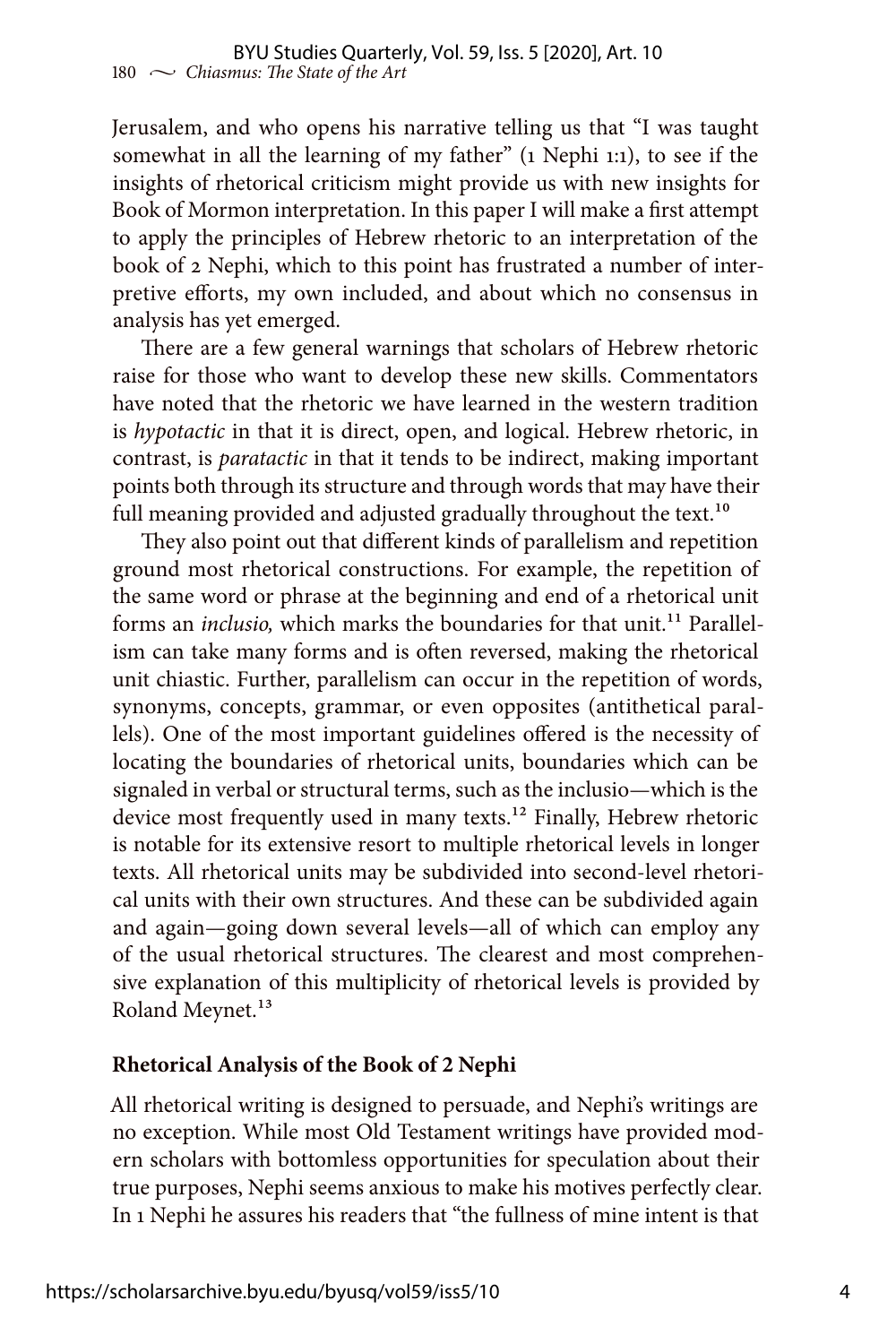I may persuade men to come unto the God of Abraham and the God of Isaac and the God of Jacob and be saved" (1 Nephi 6:4). And in 2 Nephi he says the same thing in a different way: "For we labor diligently to write, to persuade our children and also our brethren to believe in Christ and to be reconciled to God" (2 Nephi 25:23).<sup>14</sup>

In 1980 I published a proposed rhetorical outline of 1 Nephi.<sup>15</sup> While that effort will now require significant revision in light of these new developments in Hebrew rhetoric, I will focus this paper on a proposed rhetorical outline of 2 Nephi. Should this exploratory outline prove persuasive, suggesting that 2 Nephi does seem to be informed by the principles of Hebrew rhetoric, it would then be appropriate to proceed with a comprehensive rhetorical analysis of the entire book at all levels. In this experimental paper, only the central chapter will be analyzed at all four levels.

I will be following the procedure outlined by Muilenburg in his 1968 launch of rhetorical criticism as a sub-field of biblical studies regarding the delimitation of literary units in the text: "The first concern of the rhetorical critic . . . is to define the limits or scope of the literary unit, to recognize precisely where and how it begins and where and how it ends." Further, "the literary unit is . . . an indissoluble whole, an artistic and creative unity, a unique formulation. The delimitation of the passage is essential if we are to learn how its major motif . . . is resolved."<sup>16</sup> He then goes on to explain the second major concern of the rhetorical critic—recognizing the structure of a composition and discerning "the configuration of its component parts." This will require a delineation "of the warp and woof out of which the literary fabric is woven" and identification of "the various rhetorical devices that are employed" for marking  $(1)$  "the sequence and movement of the pericope," and  $(2)$  "the shifts" or breaks in the development of the writer's thought."<sup>17</sup>

Following Muilenburg's guidelines, the first task is to establish the boundaries of the principal rhetorical units in 2 Nephi. It may be surprising to some that there has actually been some controversy about the appropriate rhetorical dividing line between 1 and 2 Nephi. I will not give here all my reasons for rejecting the 1994 proposal of Fred Axelgard that the real dividing line is between 2 Nephi chapters 5 and 6, even though his theory has been revived recently by Joseph Spencer.<sup>18</sup> Rather, I will assume herein that Nephi's division of his writings into two books was intended to guide his readers in a straightforward way to see that one major rhetorical structure had ended and that a new structure was beginning. His intentionality in this division is emphasized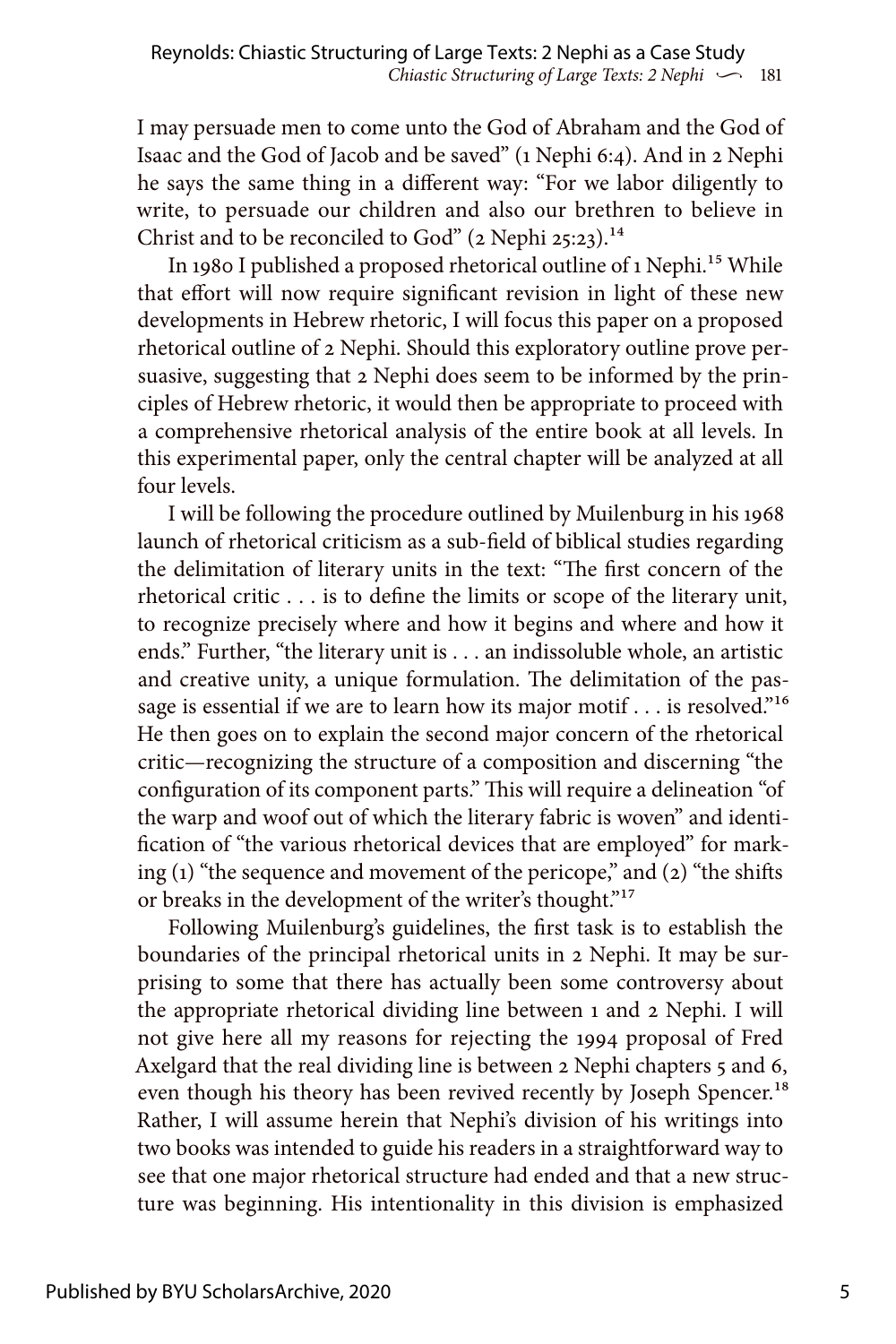by the obvious fact that there is no break in the story between the last verses of 1 Nephi and the opening verses of 2 Nephi. An important principle of rhetorical interpretation is that one must let the author organize the material as he sees fit, without attempting to force it into interpreters' preconceived rhetorical forms or making it convey messages preferred by the interpreters. There is no question that the division into two books as we have it in today's Book of Mormon was present in the original translation, and presumably was taken directly from the very plates engraved by Nephi himself. In my judgment, it would take an extraordinarily powerful argument to undermine that presumption—far more powerful than what has been offered. I take, therefore, the entire book of 2 Nephi as the top level of rhetorical organization to be considered and proceed to divide it into subunits according to cues provided in the text. The hypothesis guiding these divisions is that Nephi, having been educated in seventh-century Jerusalem, may have incorporated the principles of Hebrew rhetoric in vogue in that time and place into his own writing.

The following analysis finds thirteen level-2 text units identified principally by inclusios. Furthermore, these units appear to be organized chiastically at this level. Table 1 lists the boundary markers or reasons for seeing each of these thirteen units as separate principal subunits of the text. Table 2 will then list the key language or other characteristics of each pair of units in the proposed thirteen-element chiasm that structures 2 Nephi. It will be seen that this chiasm focuses the entire text on the gospel promise of salvation through Jesus Christ in this life and in the next.

#### **Table 1**

| Label          | Text              | Rhetorical boundary markers**               |
|----------------|-------------------|---------------------------------------------|
| A              | 2 Nephi 1:1-1:30  | "out of the land of Jerusalem"              |
| B              | 2 Nephi 1:31-2:4a | Zoram and Jacob "blessed"                   |
| C              | 2 Nephi 2:4b-30   | "know good"/"have chosen the good part"     |
| D              | 2 Nephi 3:1-4:12  | Lehi "speaks"-to Joseph/all his household   |
| E              | 2 Nephi 4:13-5:34 | Laman and Lemuel angry/wars and contentions |
| F              | 2 Nephi 6-11:1    | words/things "Jacob spake"                  |
| G              | 2 Nephi 11:2-8    | "the words of Isaiah"                       |
| $F^*$          | 2 Nephi 12-24     | Lord's house established/Zion founded       |
| F*             | 2 Nephi 25:1-6    | "Isaiah spake"/"hath spoken"                |
| D <sup>*</sup> | 2 Nephi 25:7-31:1 | "mine own prophecy"/"my prophesying"        |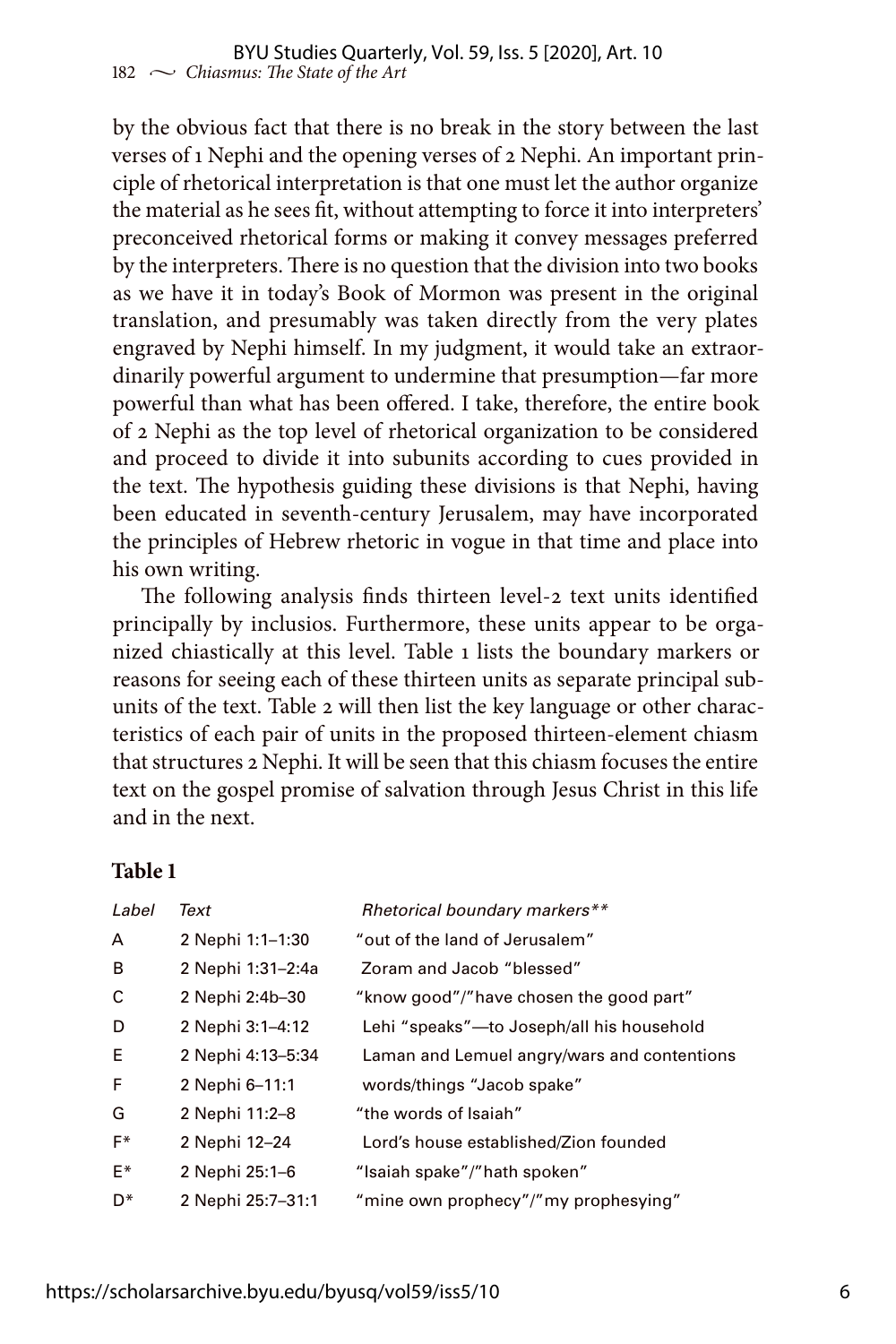| $C^*$ | 2 Nephi 31:2–21     | "the doctrine of Christ"                     |
|-------|---------------------|----------------------------------------------|
| B*    | 2 Nephi 32:1–8a     | "ponder in your hearts"                      |
| A*    | 2 Nephi 32:8b-33:15 | Nephi "must speak"/"commanded to seal" words |

\*\*Note that these phrases are all thematic somewhere in Nephi's writings.

## **Table 2**

A Lehi's final testimony and call *to his family* to repentance.

- B The Spirit—Jacob redeemed—in the service of God.
	- C Lehi's explanation of *the way* of salvation based on "the things which [he] had read."
		- D Lehi's last blessings (prophecies) *to his people.*
			- E Historical detailed interlude on the founding of "the people of Nephi," "my soul delighteth"/"grieveth."
				- F Jacob's teachings witness of Christ.
					- G Nephi's witness of Christ.
				- F\* Isaiah's prophecies witness of Christ.
			- E\* Historical interlude—the education of "my people"—"my soul delighteth"/"grieveth."
		- D\*Final restatement of Nephi's prophecies—*to all people*.
	- C\*Nephi's detailed explanation of *the way or doctrine* of Christ based on what he learned from the Father and the Son directly.
- B\* The Spirit—the Holy Ghost will show you what to do.
- A\* Nephi's final testimony and call *to all people* to repentance.

## **Commentary on This Structure**

Even in this exploratory analysis a few observations are suggested. First, it may be noticed that the first four elements identified (A–D), when compared to the final four  $(D^*–A^*)$ , remind us of the division of 1 Nephi between Lehi's account (chs. 1–9), so labeled by Nephi, and Nephi's own account (chs. 10–22). The first four feature Lehi's testimony, preaching, teachings, and prophecies. The last four focus on the testimony, preaching, teachings, and prophecies of Nephi. Second, while 1 Nephi initially focused on ways in which the Lord delivered Lehi, Nephi, and their people from their enemies and the trials of their journeys, leading them to a promised land in this world and evoking an Exodus typology,<sup>19</sup> 2 Nephi next focuses on the Lord's ability—through the atonement of Christ—to deliver the faithful from the devil and lead them to eternal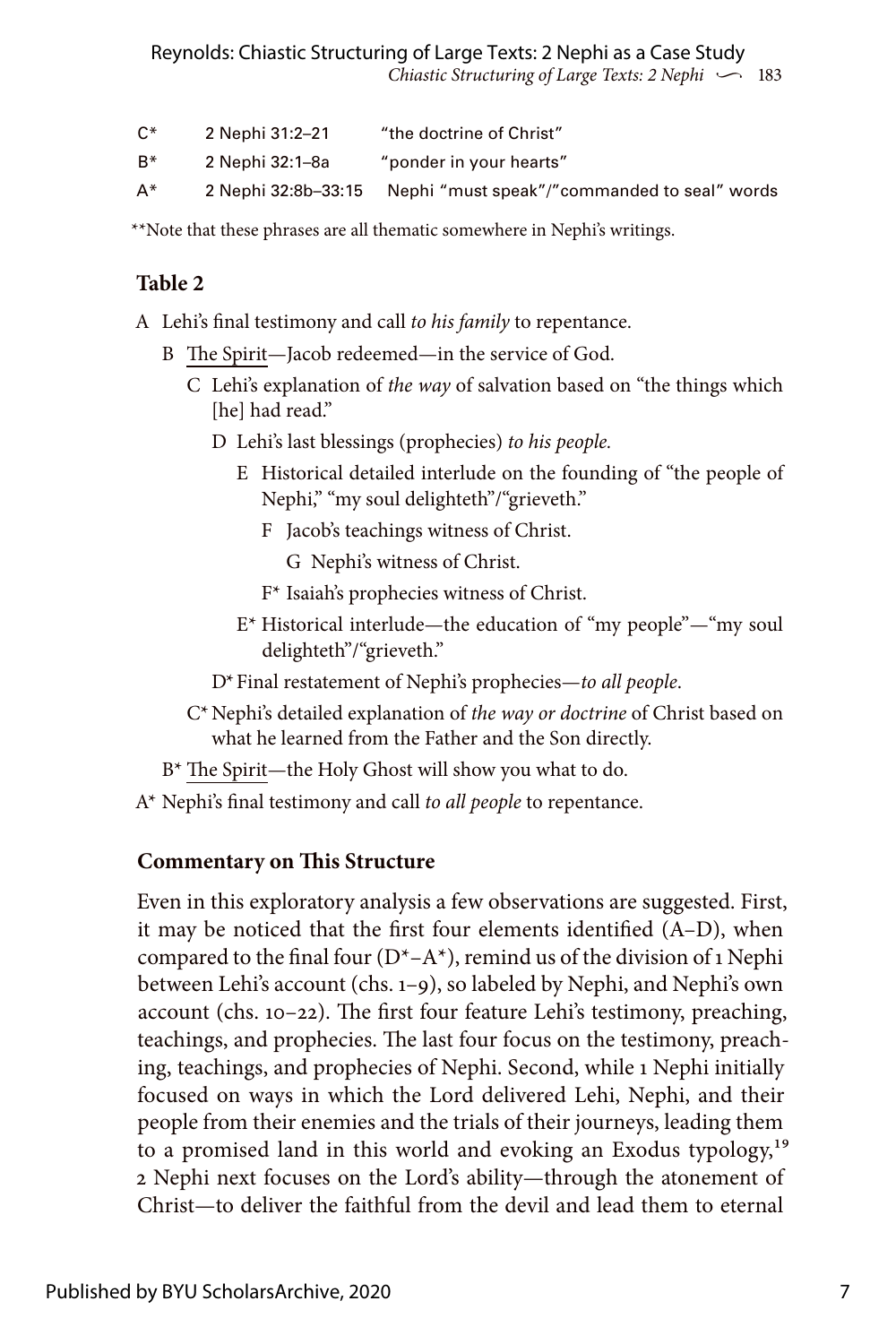life in the next world. Third, the chiastic organization of 2 Nephi reveals how the first half of the book focuses on specific accounts of specific people—usually Lehi and his family—and on the teachings, blessings, and prophecies directed to them. But the second half takes those same teachings and prophecies in turn and universalizes them by applying them to "all people." The story of Lehi and his people becomes a surrogate for the Lord's plan of deliverance for all peoples, in the same way that chosen Israel is an exemplar for all nations of how they can be blessed by Israel's god or punished—according to their willingness to repent and take up his covenants and endure to the end.

Finally, the language and organization of Nephi's writing explicitly invokes the biblical motif of the Two Ways.<sup>20</sup> While it was thought for some time by scholars that this motif was mostly a development of early Christians derived from the Savior's reference to himself as "the way," it is now widely understood that its significant usage in the Dead Sea Scrolls and its appearance in Old Testament writings such as Deuteronomy and Jeremiah and even more obviously in the wisdom literature demonstrates its firm origins in the Jewish traditions.<sup>21</sup> Both Lehi in his exposition of the plan of salvation and Nephi in his detailed presentation of the gospel or doctrine of Christ, as taught to him by the Father and the Son, deliberately speak of these as God's ways for man. Further, Lehi develops the contrast between God's way and the devil's way, as he develops his teaching on the necessity of opposition in all things and his account of human beginnings. As suggested above, 1 Nephi details how God fulfilled his covenant with Lehi and Nephi (like Abraham) by protecting their growing posterity and leading them to a promised land. And 2 Nephi turns the journey motif into an account of the gospel as a path or "the only way" that leads to eternal life.<sup>22</sup> Just as the miraculous director was given to Lehi to point the way for his party to travel toward the promised land, so Nephi will explain that as one progresses on "this straight and narrow path" that leads to eternal life (2 Nephi 31:18–19), "the Holy Ghost . . . will shew unto you all things what ye should do" (2 Nephi 32:5).

#### **Analyzing Lower Rhetorical Levels**

If the division of 2 Nephi into thirteen sub-units that are organized chiastically is correct, we might expect some or all of these to exhibit additional subordinate levels of rhetorical organization. To test this hypothesis further, I will focus in this paper on the seventh or central element G from the first analysis. Again, to the extent this proves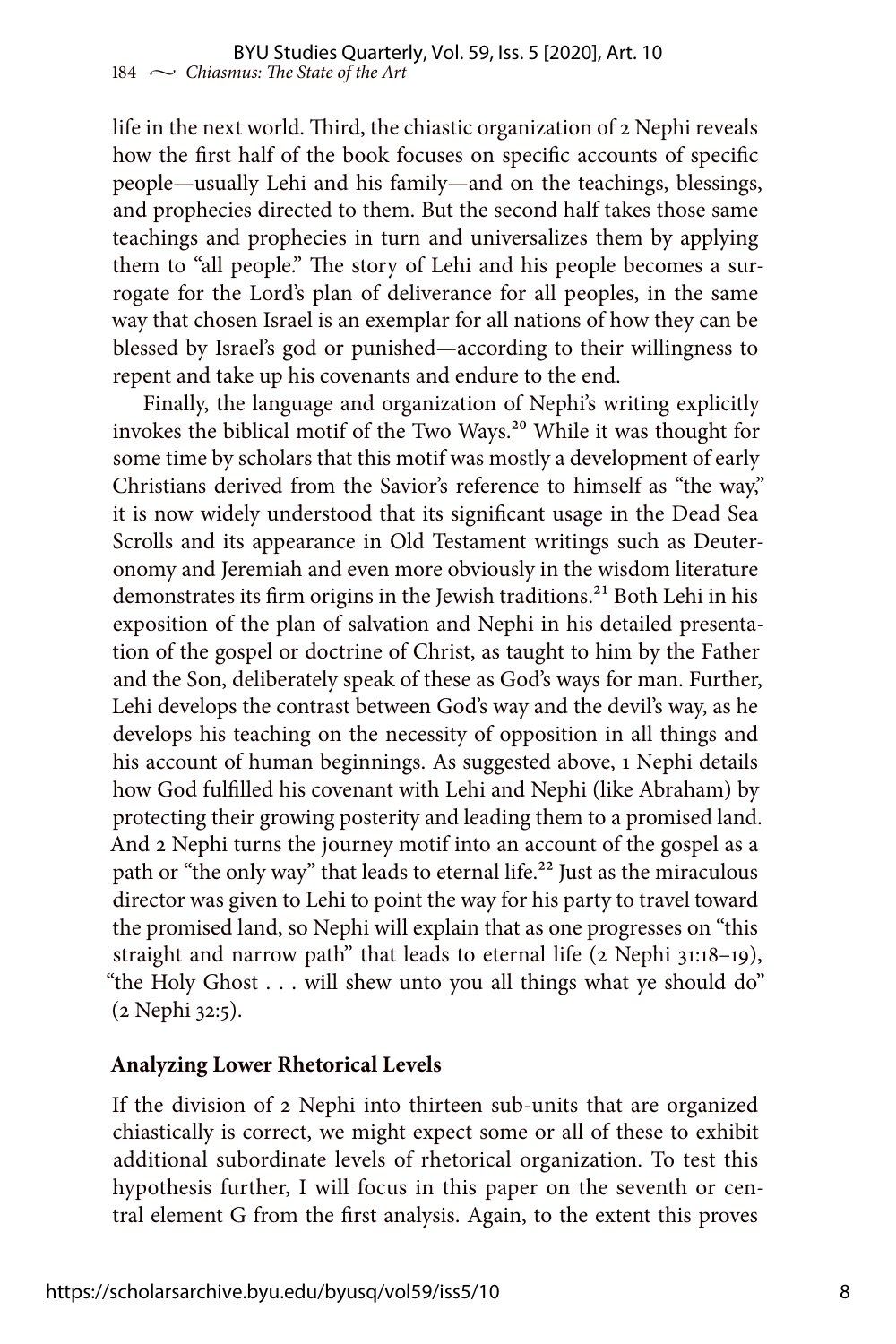successful, 2 Nephi would seem to invite similar analyses for the other twelve level-2 text units. Table 3 outlines the central unit G of the level-2 chiasm as an eight-element chiasm at level 3. Tables 4a–4d will provide a rhetorical analysis of each of those eight elements at level 4. The entire text of G is included in the analysis and in these tables.

# **Table 3: 2 Nephi 11:2–8**

- 2 A And now I Nephi write more of the words of Isaiah,
- 3 B Wherefore I will send their words forth unto my children to prove unto them that my words are true. [a proof by citing three witnesses]
- 4 C Behold, my soul delighteth in proving unto my people the truth of the coming of Christ
- 
- 5 D And also my soul delighteth in the covenants of the Lord which he hath made to our fathers
	- D\*yea, my soul delighteth in . . . the great and eternal plan of deliverance from death.
- $6 \t C<sup>*</sup>$  And my soul delighteth in proving unto my people that save Christ should come all men must perish.
- 7 B<sup>\*</sup> For if there be no Christ there be no God. And if there be no God we are not, for there could have been no creation. But there is a God and he is Christ, and he cometh in the fullness of his own time. [a proof by logical reasoning]
- 8 A\* And now I write some of the words of Isaiah.

In Tables 4a–4d, the complete text of the four pairs of chiastic elements from table 3 will be analyzed as pairs to examine their internal rhetorical structures and the various ways in which their parallel characters can be described at rhetorical level 4.

# **Table 4a: 2 Nephi 11:2, 8**

2 A a And now I Nephi write more of the words of Isaiah,

- b for my soul delighteth in his words.
	- c For I will liken his words unto my people.

===============================================

- $8 \text{ A}^*$  a And now I write some of the words of Isaiah,
	- b that whoso of my people which shall see these words may lift up their hearts and rejoice for all men.
		- c Now these are the words, and ye may liken them unto you and unto all men.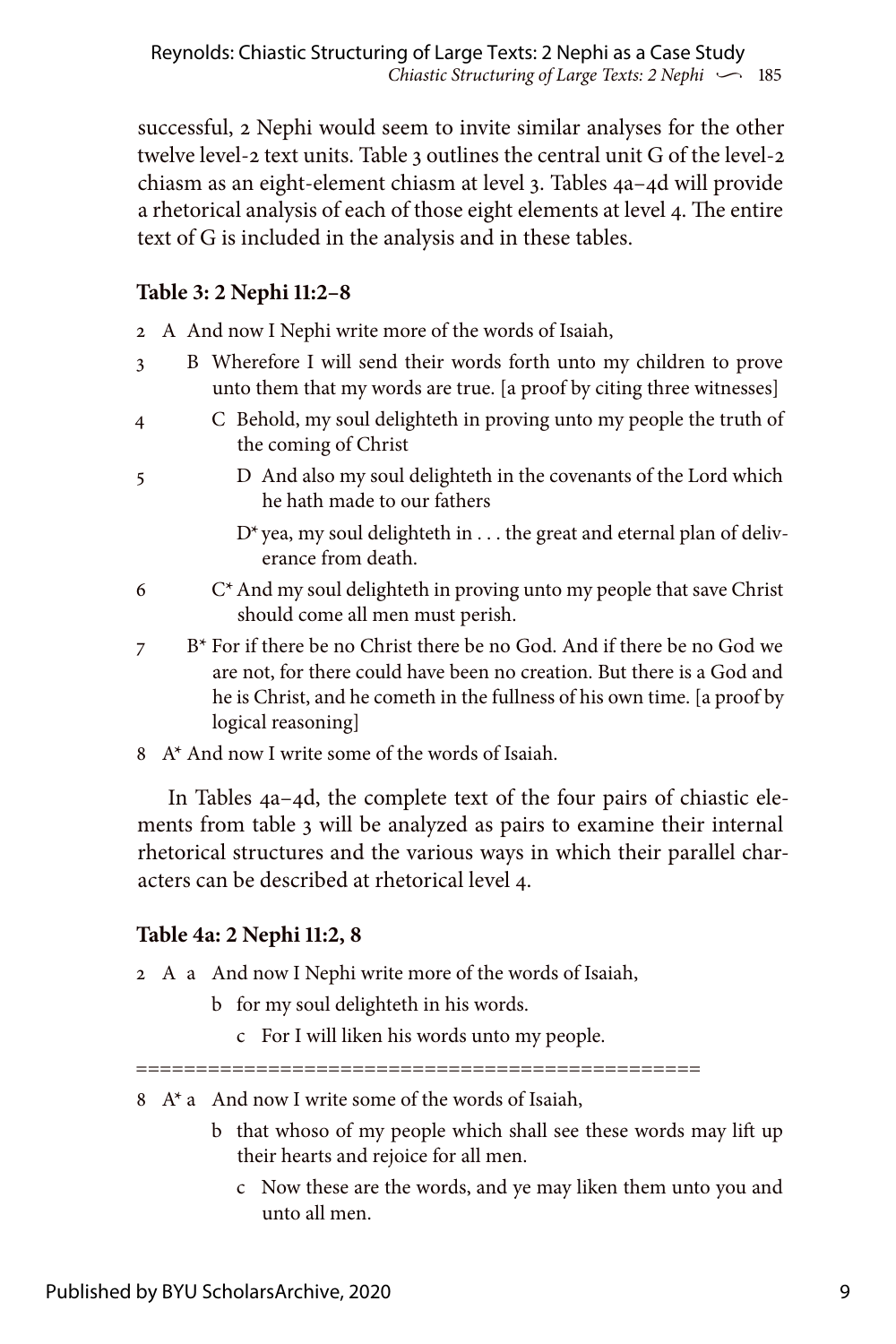The eight-element chiasm of G is framed by two parallel triplets— A and A\*. But as with Hebrew poetry generally, the second element in a parallel structure provides added or intensified meaning by adding phrases or changing some of the words. The first lines (a/a) of each triplet are virtually identical, providing this central text unit G with an easily recognizable inclusio, which frequently signals that the material within the inclusio may be structured as another chiasm—as G indeed turns out to be. But line b in the second triplet  $(A^*)$  adds meaning as Nephi's personal delight in Isaiah's words becomes the rejoicing of his people *for all men.* And in lines c/c, just as Nephi could "liken" Isaiah's words unto his people in A, so his readers are invited in A\* to liken these words unto themselves "and *unto all men*." In this way, the first pair of parallel elements in G introduces us to the universalizing theme of the second half of 2 Nephi.

#### **Table 4b: 2 Nephi 11:2–3, 7**

| 2 B a And I will send them [his words] forth unto all my children, |  |
|--------------------------------------------------------------------|--|
|--------------------------------------------------------------------|--|

b for he (Isaiah) verily saw my Redeemer,

c even as I have seen him.

- 3 b\* And my brother Jacob also hath seen him
	- c\* as I have seen him.
	- a\* Wherefore I will send their words forth unto my children

aa to prove unto them that my words are true.

bb Wherefore by the words of three, God hath said,

cc\* I will establish my word.

bb\* Nevertheless God sendeth more witnesses,

aa\* and he proveth all his words.

=================================================

 $7 \cdot B^*$  a For if there be no Christ

b there be no God;

c and if there be no God we are not,

c\* for there could have been no creation.

b\* But there is a God,

a\* and he is Christ,

*Ballast line:* and he cometh in the fullness of his own time.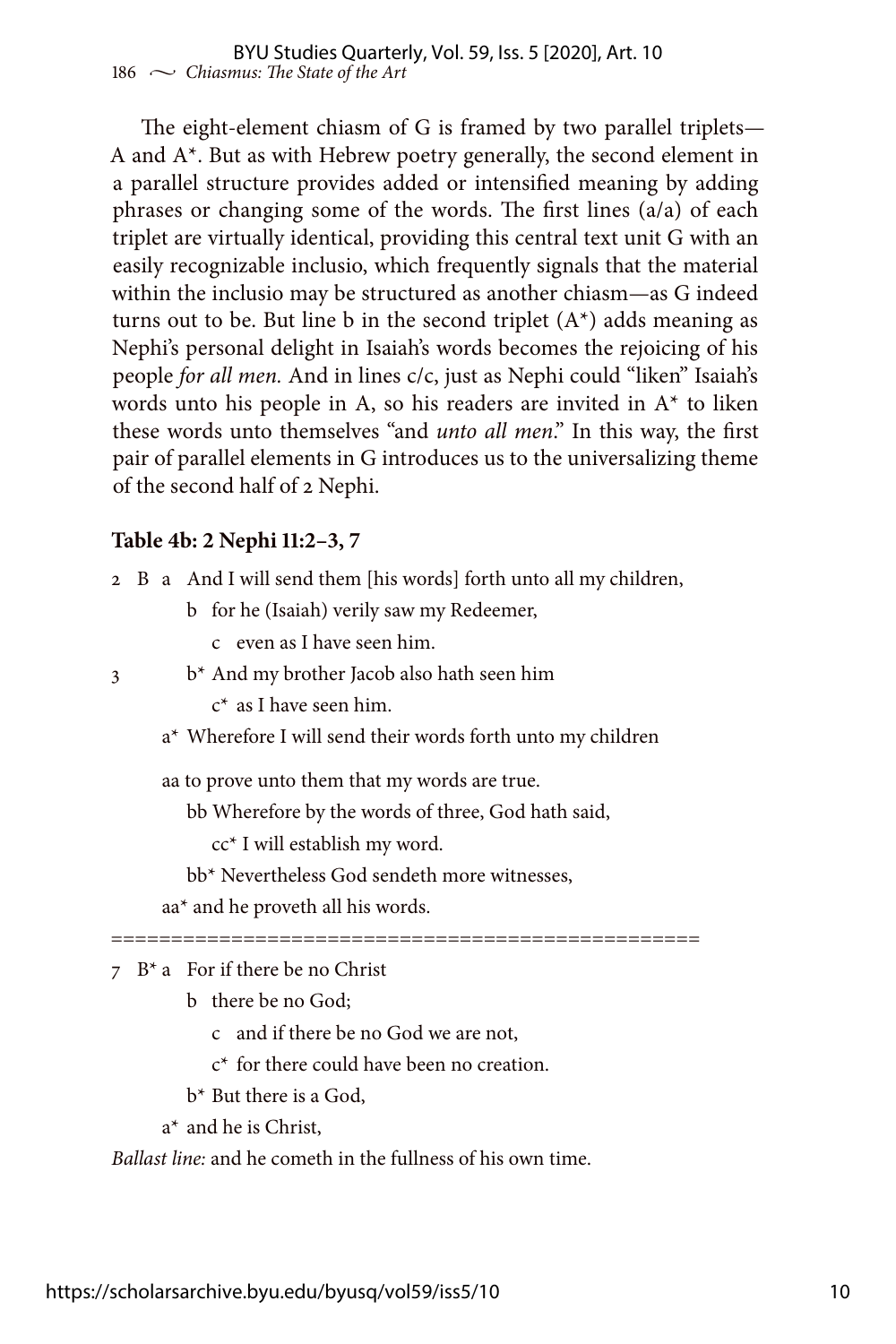The second pair of parallel elements (B/B\*) presents a more complicated text and might escape notice were not the following two pairs  $(C/C^*)$ and  $D/D^*$ ) so obvious—driving us to look more carefully for  $B/B^*$ . As analyzed above, B presents us with two very different but closely linked rhetorical structures. The first and last lines of the first structure are nearly identical, forming an inclusio, and setting the first structure off from the second—the difference between a and a\* being that *them* (the words of Isaiah) in a becomes *their words* (the words of Isaiah *and* Jacob) in a\*. But inside the inclusio, we find not another chiasm but instead a form known by biblical rhetoricians as alternating parallels. Lines b and b\* are obviously similar, as each reports that a different prophet—Isaiah and Jacob respectively—has seen the Redeemer. Lines c and c\* each contain Nephi's personal witness that he also has seen the Redeemer.

The second rhetorical structure contained in B turns out to be a short chiasm that steps aside from the historical facts Nephi has just reported to explain why those facts amount to a proof to Nephi's children that his witness of the Redeemer is true. God has given the standard that the word of three witnesses is proof of his word—possibly alluding to Deuteronomy (4:26 and 17:6)—and Nephi has provided three eyewitnesses. And God has sent and will send more witnesses. The theme of proving the prophecies of Christ's future coming is what binds B and B\* together as parallel elements in this level-4 chiasm.

 $B^*$  picks up the "proof" theme—but in a new way—offering a logical proof from theological reasoning. While this brief passage composed of seven very short clauses may not satisfy a modern reader's learned preference for syllogisms, it is clearly framed rhetorically as a chiasm composed principally of antithetically parallel elements. Line a\* positively contradicts the negative hypothesis raised in a, and b\* positively negates the negative conclusion proffered in b. The central lines  $c/c^*$  state and restate the counterfactual conclusion to be drawn from a and b that neither we nor creation itself could exist without God—a fundamental premise that was likely accepted universally in seventh-century Israelite and quite possibly in all Middle Eastern cultures. It should be noticed here that this proof constitutes a simple expansion of the briefer argument for the existence of God that Lehi had proffered in the course of his blessing to Jacob—adapting it to serve as a proof of the future Christ as well—and reuses precisely some of Lehi's phrasings.<sup>23</sup>

The final independent clause in B\* is not part of its chiastic structure. It does extend the teaching about Christ with Nephi's affirmation that he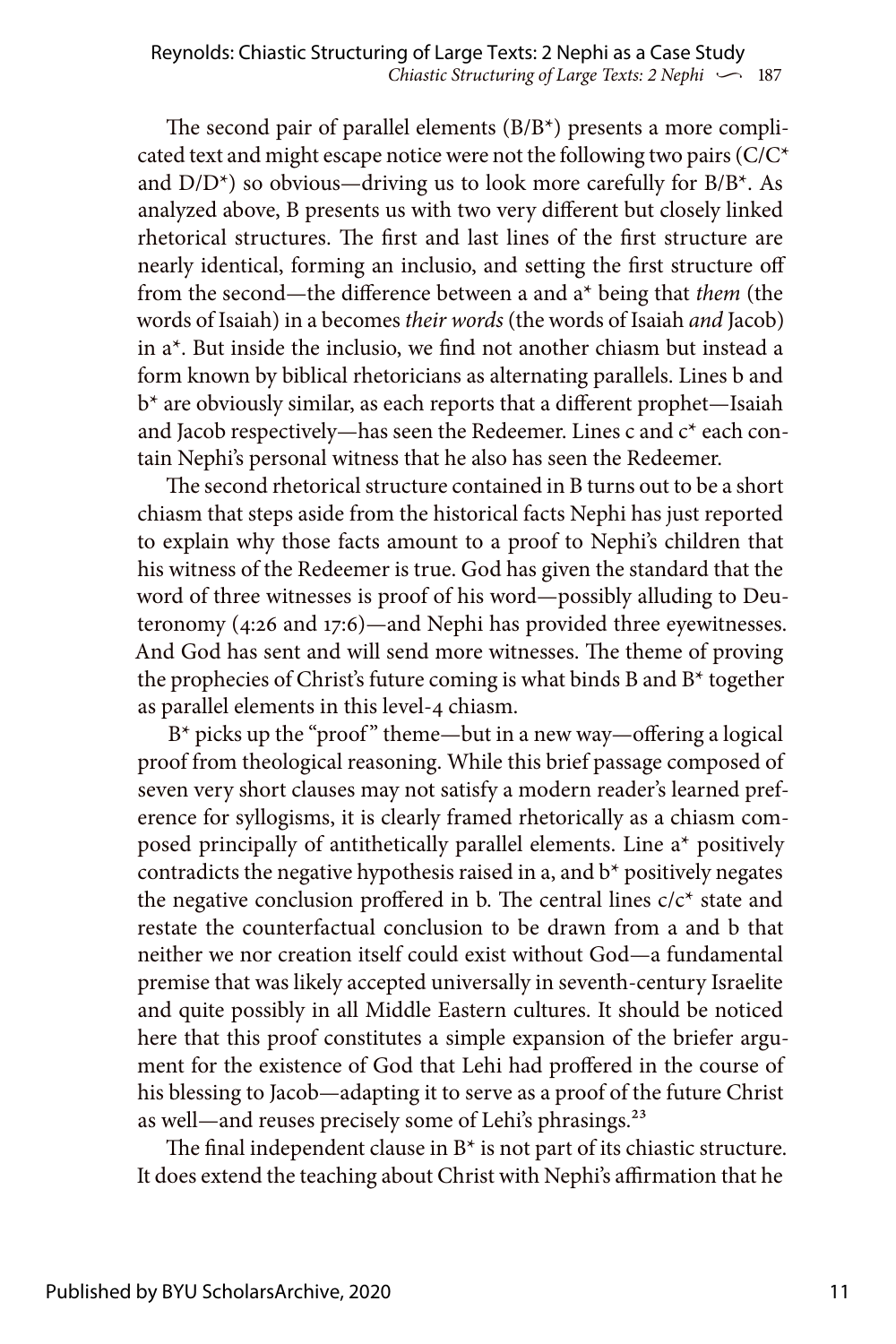will come "in the fullness of his own time"—the important additional information drawn from the visions received by Nephi, Lehi, Jacob, and Isaiah that has not yet been articulated in the series of proofs. By completing or rounding out what has been said in the rhetorical form, this line fills the role that biblical rhetorician Jack Lundbom recognizes as a "ballast line"—as he and others find these frequently bringing balance at the conclusion of small rhetorical structures in biblical writing.<sup>24</sup>

# **Table 4c: 2 Nephi 11:4, 6**

- 4 C a Behold, my soul delighteth in proving unto my people
	- b the truth of the coming of Christ,
		- c for for this end hath the law of Moses been given.
	- b\* And all things which have been given of God from the beginning of the world unto man
		- $c^*$  are the typifying of him (Christ).

=================================================

- $6 \,$  C<sup>\*</sup> a And my soul delighteth in proving unto my people
	- b that save Christ should come
		- c all men must perish.

The repetition of the opening line (a) in C and  $C^*$  supplemented by the common content of b in each is more than sufficient to establish the parallelism of these two short elements in the level-3 chiasm—even though the two have rather different internal rhetorical structures at level 4. C begins with a normal triplet reiterating Nephi's sense that his writing will prove the truth of the prophesied coming of Christ for his people in a and b, but adding in c the further connection between the law of Moses and the coming of Christ. Nephi has already informed us that the Nephites "did observe to keep the judgments and the statutes and the commandments of the Lord, in all things according to the law of Moses" (2 Nephi 5:10). And now he explains their understanding that the law of Moses was given to remind Israel of the future coming of Christ in c. The next sentence goes on to restate and expand b and c in  $b^*$  and  $c^*$  respectively, producing another example of alternate parallelism. C\* begins with the same statement as C but develops into a simple triplet with the added conclusion in c that without Christ's coming "all must perish."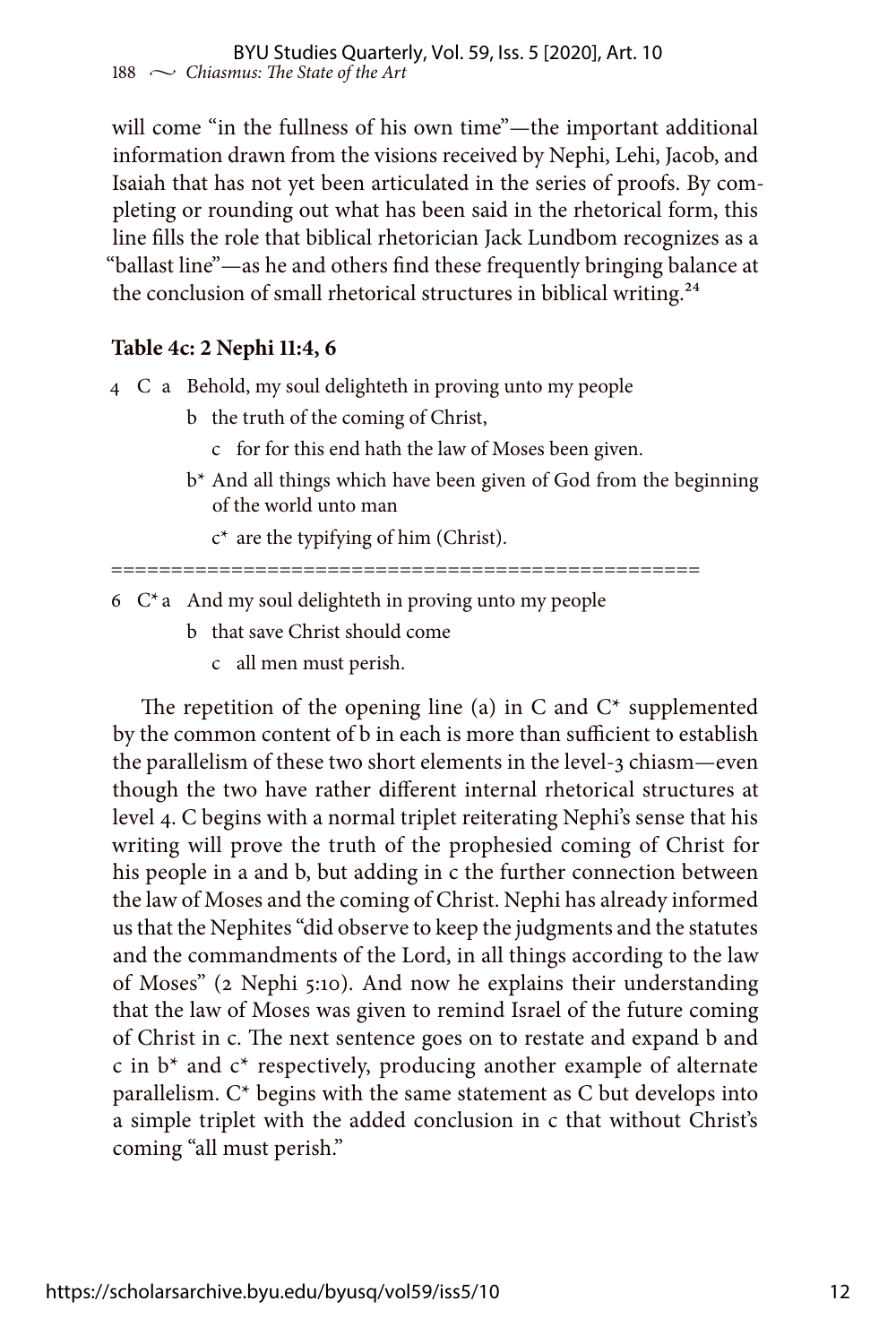# **Table 4d**

- 5 D a And also my soul delighteth
	- b in the covenants of the Lord
		- c which he hath made to our fathers.

=================================================

D\*a Yea, my soul delighteth

- b in his grace and his justice and power and mercy,
	- c in the great and eternal plan of deliverance from death.

With D and D\* we have finally arrived at the rhetorical center of 2 Nephi. Here, two simple triplets face each other in the chiastic structure of G. Their equivalence in a parallel structure is provided once again by starting each triplet with the same principal clause: "my soul delighteth." To the extent this pair of triplets constitutes a turning point for all of 2 Nephi, and simultaneously for its central text unit G, we are led once again to the comparison between 1 and 2 Nephi. The first triplet (D) expresses Nephi's delight in the covenants the Lord made with "our fathers," which we should understand to include specifically Abraham, Moses and all Israel at Sinai, and Lehi most recently. The second turns our focus to the atonement of Christ, which Lehi, Nephi, and Jacob now understand as the mechanism through which the Lord has established his gospel as part of "the great and eternal plan of deliverance from death" and as the fuller understanding of the ancient covenants as demonstrated in the forward-looking significance of the law of Moses as just discussed.

# **Conclusions**

The experiment conducted in this paper has been the application of the principles of Hebrew rhetoric—as that has come to be understood by biblical scholars over the last half century—to the book of 2 Nephi, selfdescribed as personally written by Nephi, who was educated in Jerusalem at the end of the seventh century BCE, a time and place where these writing principles are now thought by scholars to have been *de rigeur.* The experiment did not refute the hypothesis, but instead did produce a plausible division of the book into thirteen subunits that are demarcated by inclusios and that readily organize themselves chiastically as a whole. The experiment also took the central rhetorical subunit G and explored its internal rhetorical structure down two more levels. That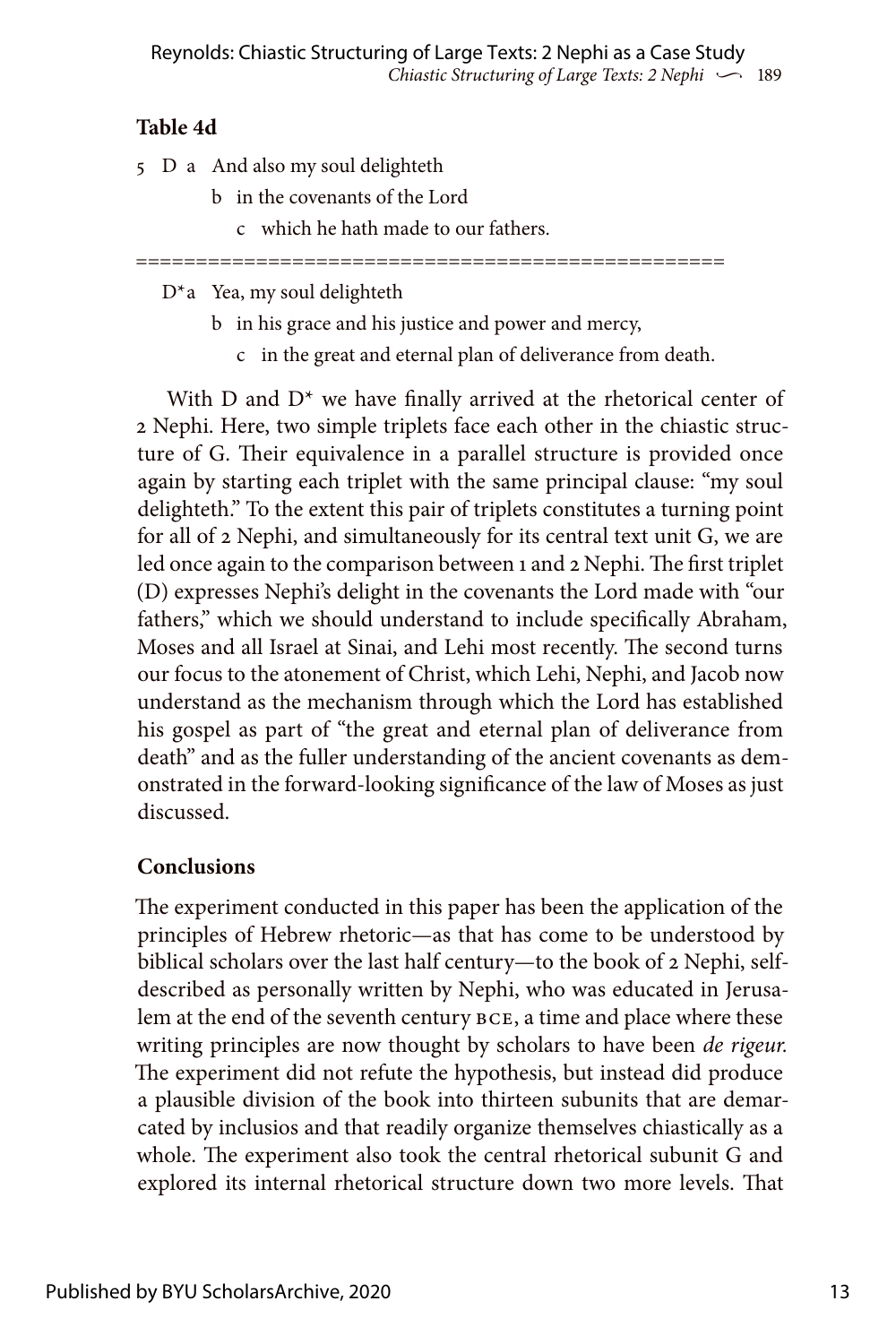analysis has produced a plausible chiastic structure in which every word of the passage fits comfortably into yet another lower level of rhetorical structures. In addition, this passage (2 Nephi 11:2–8) turns out to feature the principal theses of Nephi's writings at the same time that it explains the inclusion and placement of the long excerpts from Lehi, Jacob, and Isaiah, even though it is a passage that has rarely been featured in Book of Mormon analyses. These results are sufficiently positive and justify moving the project forward to the much larger task of providing rhetorical analyses for the twelve remaining major textual subdivisions of the book.

We have also learned that, contrary to my 1980 assessment, 2 Nephi is not a random collection of teachings and prophecies that didn't fit into 1 Nephi's structure.25 Rather, the book appears as a matching structure which required its own book. Both structurally and thematically, the two books appear to be designed as a pair—each with its own message and emphases. While 1 Nephi provides Nephi's proofs based on Lehi's travels to the promised land that "the tender mercies of the Lord are over all them whom he hath chosen, because of their faith, to make them mighty, even unto the power of deliverance" (1 Nephi 1:20), 2 Nephi elevates the traditional meaning of the Abrahamic/Lehitic promises for this life into a focus on the atonement and gospel of Jesus Christ which provide the way of deliverance to eternal life. And so God's prophecies and covenants with Israel turn out to be surrogates for the eternal promises he offers to all his children—in all times and in all places (2 Nephi 30:2).

Noel B. Reynolds is professor emeritus of political science at Brigham Young University where he taught courses in political and legal philosophy, Book of Mormon, and American heritage. He has published scholarly papers and books in a number of subfields including Mormon studies, authorship studies, political and legal philosophy, and ancient studies. Among Reynold's published writings are several articles about rhetorical techniques and chiastic structures in the Hebrew Bible and the Book of Mormon. Some of his current work explores the implications of new discoveries in Hebrew rhetoric for chiastic analysis.

This paper began as a slide presentation to the Society for Mormon Philosophy and Theology at Brigham Young University, Provo, Utah, October 8, 2015, entitled "All the Learning of My Father." The first published version with this same title was included in *"To Seek the Law of the Lord:" Essays in Honor of John W. Welch* (ed. Paul Y. Hoskisson and Daniel C. Peterson; Orem, UT: Interpreter Foundation, 2017), 333–49. This current version includes significant revisions and updates.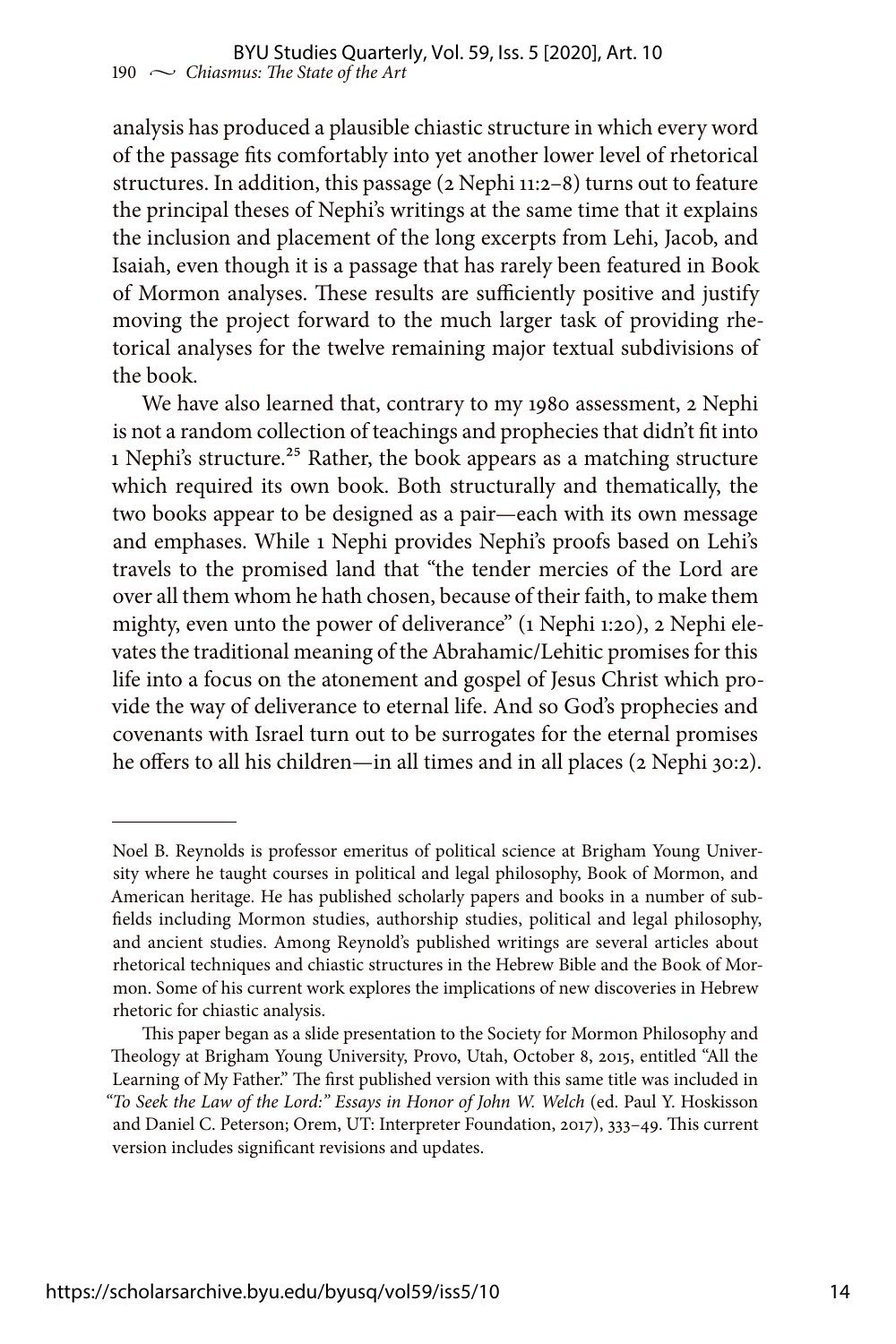#### *Notes*

1. The first publication was John W. Welch, "Chiasmus in the Book of Mormon," *BYU Studies* 10, no. 1 (1969): 69–84, which was followed by his thesis: John W. Welch, "A Study Relating Chiasmus in the Book of Mormon to Chiasmus in the Old Testament, Ugaritic Epics, Homer, and Selected Greek Authors" (master's thesis, Brigham Young University, 1970). Examples of additional significant studies would include "Chiasmus in Biblical Law: An Approach to the Structure of Legal Texts in the Hebrew Bible," *Jewish Law Association Studies* 4 (1990): 5–22, and John W. Welch, ed., *Chiasmus in Antiquity: Structure, Analysis, Exegesis* (Hildesheim: Gerstenburg, 1981; repr., Provo, UT: Research Press, 1994).

2. This early history is helpfully summarized by Roland Meynet in the first two chapters of his volume, *Rhetorical Analysis: An Introduction to Biblical Rhetoric* (Sheffield, Eng.: Sheffield Academic Press, 1998), 44–130.

3. See Noel B. Reynolds, "The Return of Rhetorical Analysis to Bible Studies," *Interpreter: A Journal of Mormon Scripture* 17 (2016): 91–98, for a brief introduction to the current state of understanding as represented in Hebrew rhetorical studies. The two works selected for this review were Jack R. Lundbom, *Biblical Rhetoric and Rhetorical Criticism* (Sheffield, Eng.: Sheffield Phoenix, 2013); and Roland Meynet, *Rhetorical Analysis: An Introduction to Biblical Rhetoric* (Sheffield, Eng.: Sheffield Academic Press, 1998). Meynet has subsequently produced an updated and more comprehensive *Treatise on Biblical Rhetoric* (trans. Leo Arnold; Leiden: Brill, 2012).

4. For the most detailed explanation of rhetorical levels, see Meynet, *Rhetorical Analysis,* 199–308. It should be mentioned that Meynet represents a formalistic extreme in his approach when compared to other rhetorical analysts.

5. J. P. Fokkelman, *Reading Biblical Narrative: An Introductory Guide* (Louisville, KY: Westminster John Knox, 1999), 161–162.

6. Meynet, *Rhetorical Analysis,* 171.

7. Nils Wilhelm Lund, *Chiasmus in the New Testament: A Study in the Form and Function of Chiastic Structures* (Peabody, MA: Hendrickson, 1942).

8. James Muilenburg, "Form Criticism and Beyond," *JBL* 88 (1969): 8.

9. See note 4.

10. See the discussion in Lundbom, *Biblical Rhetoric,* 73–74.

11. For a helpful explanation of *inclusio*, the history of this usage in studies of biblical rhetoric, and biblical examples of its use, see Lundbom, *Biblical Rhetoric,* 325–27.

12. In *Biblical Rhetoric,* 25–36, Lundbom provides general principles and common patterns by which texts can be delimited into sub-units. He provides an instructive example when he goes on in chapter 4 to apply these to his analysis of Jeremiah  $(pp. 37-59).$ 

13. Meynet, *Rhetorical Analysis,* 199–308.

14. Book of Mormon quotations are taken from the 2009 Yale critical edition: Royal Skousen, ed., *The Book of Mormon: The Earliest Text* (New Haven, CN: Yale University Press, 2009).

15. Noel B. Reynolds, "Nephi's Outline," *BYU Studies* 20, no. 2 (1980): 1–18; also in *Book of Mormon Authorship: New Light on Ancient Origins* (ed. Noel B. Reynolds; Provo, UT: BYU Religious Studies Center, 1982), 53–74.

16. Muilenburg, "Form Criticism and Beyond," 9.

17. Muilenburg, "Form Criticism and Beyond," 10.